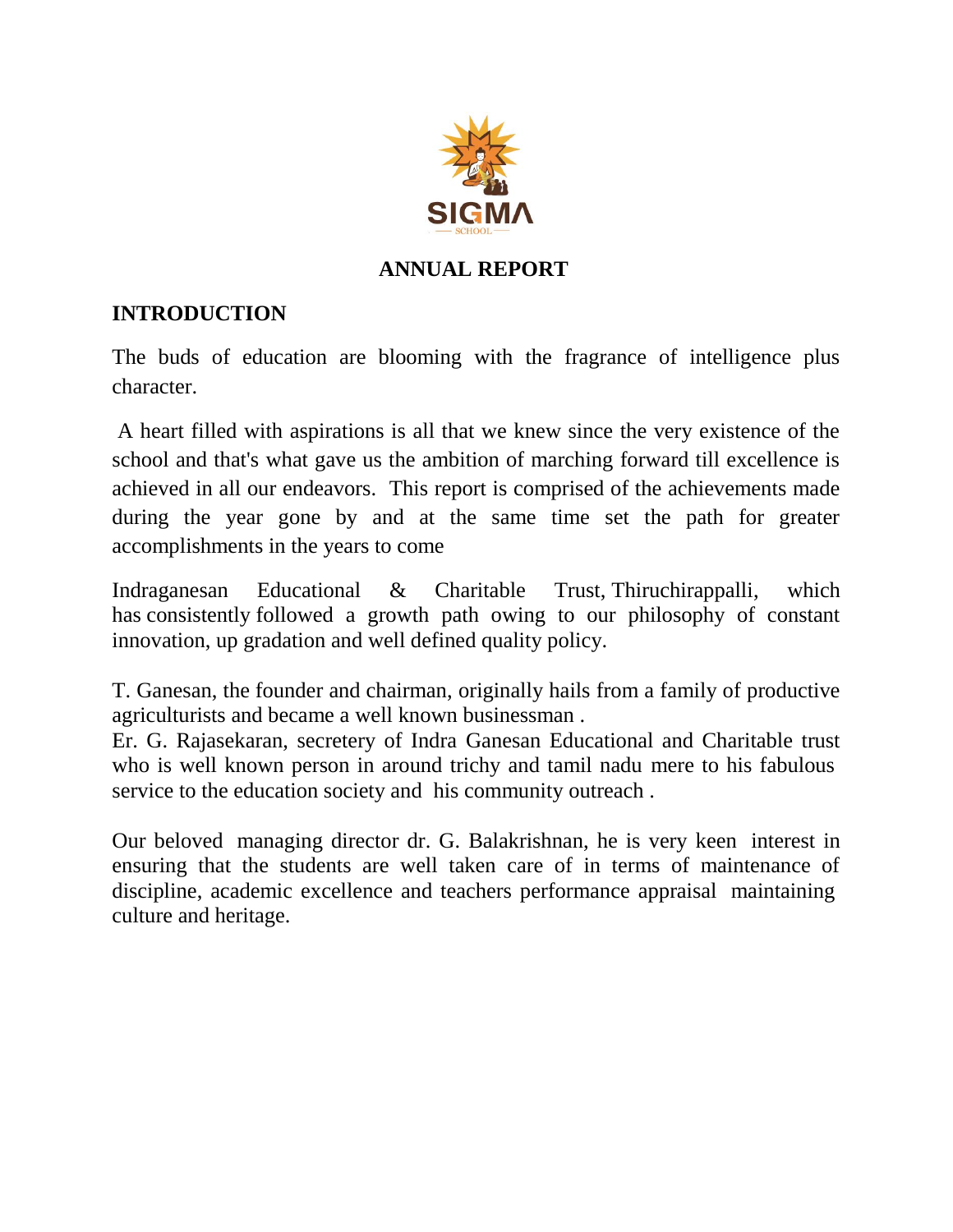# **VISION AND MISION**

## **VISION :**

We have envisioned Sigma to Provide holistic development of the child

- Be the primary center of comprehensive learning
- Be the center of excellence in the field of education
- Establishing a strong tradition of high quality , reliability and cost effectiveness
- Nature innovation , creativity and decision making in a child
- Mold our student to be compassionate ,progressive and professionally successful human beings responsive to global culture and heritage

## **MISSION**

Sigma school focuses on being the steeping stone of a child and provides comprehensive inputs for developing as better individuals

We are aimed to provide holistic development of the child

- Render unsurpassed education
- Kindle the hidden talent of the young minds
- Quality inclusive learning environment that is responsive to student voice.

We proudly have 71 students in this year.

In Morning our School started with the assembly followed by classes. We provided hot soup or fresh juices at the break time. Afternoon we provided healthy hot lunch and in evening we serve hot milk with healthy snacks according to the day chart schedule.

Transport facilities were provided area wise with caring attenders.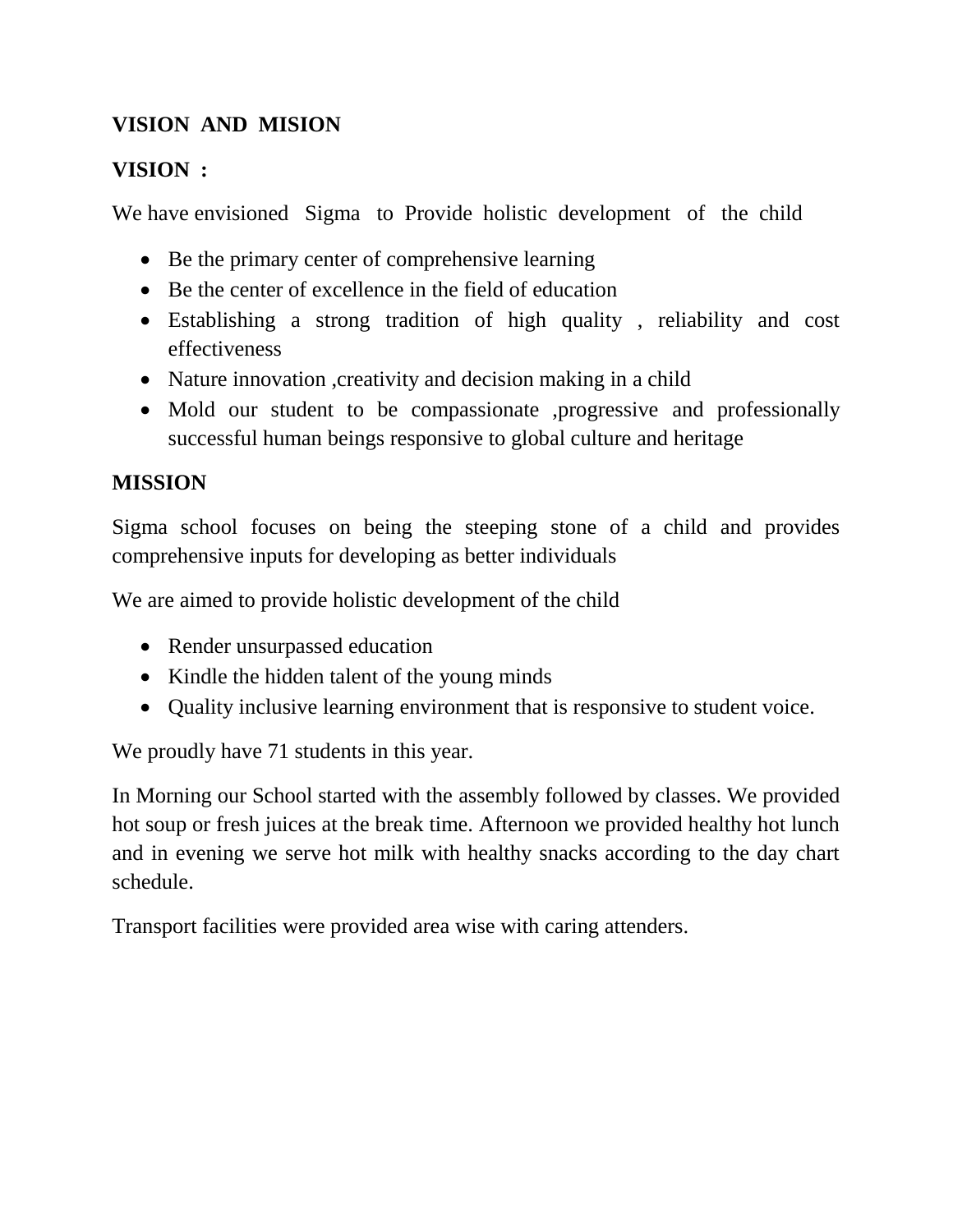#### **ACADEMICS**

Brief review of the academic session 2019 – 2020.

- 1. To nourish the academics, CBSE patterns in time table, assessments like Multiple Assessments, Subject Enrichment Activity and Portfolio was introduced.
- 2. As a part of academics  $21<sup>st</sup>$  century skills like Project Based Learning and LSRW was introduced.
- 3. To uplift the academic performance Review and Recap period was introduced.
- 4. To inculcate the basic skills in toddlers FINE MOTOR SKILL, GROSS MOTOR SKILL , SOCIAL AND EMOTIONAL SKILL were introduced.
- 5. Learners were assessed daily by Dojo App and the assessments were conducted through online.
- 6. New lesson plan pattern with Blooms Taxonomy, Patterns for assessments , pattern for report card based on CBSE was introduced.
- 7. Google Class room Application was introduced to the educators to maintain the academic documents and circulars.
- 8. Daily home works, activities and the reports were sent through Whats App to the parents.
- 9. Educators were also assessed through Dojo App and online test. The best performers were honored every month.
- 10.As per the CBSE, Periodic Tests and Term Exams were conducted.

Effective teaching absorbs the young minds easily. Our teachers explain the content by using smart board classes. High Quality effective teaching of our school brought every student as a successful one. Individual caring promoted them to their next level of education.

We equipped their knowledge with practicals conducted in Science lab, Computer lab. We have a well equipped library to widen their learning. NCERT syllabus was followed which develop their hierarchical order of thinking. We also maintain health records month wise based on their height and weight. At the end of every term, Parent- Teachers' meeting was conducted. We appreciate their valuable feedback. We thanked them for their continuous support.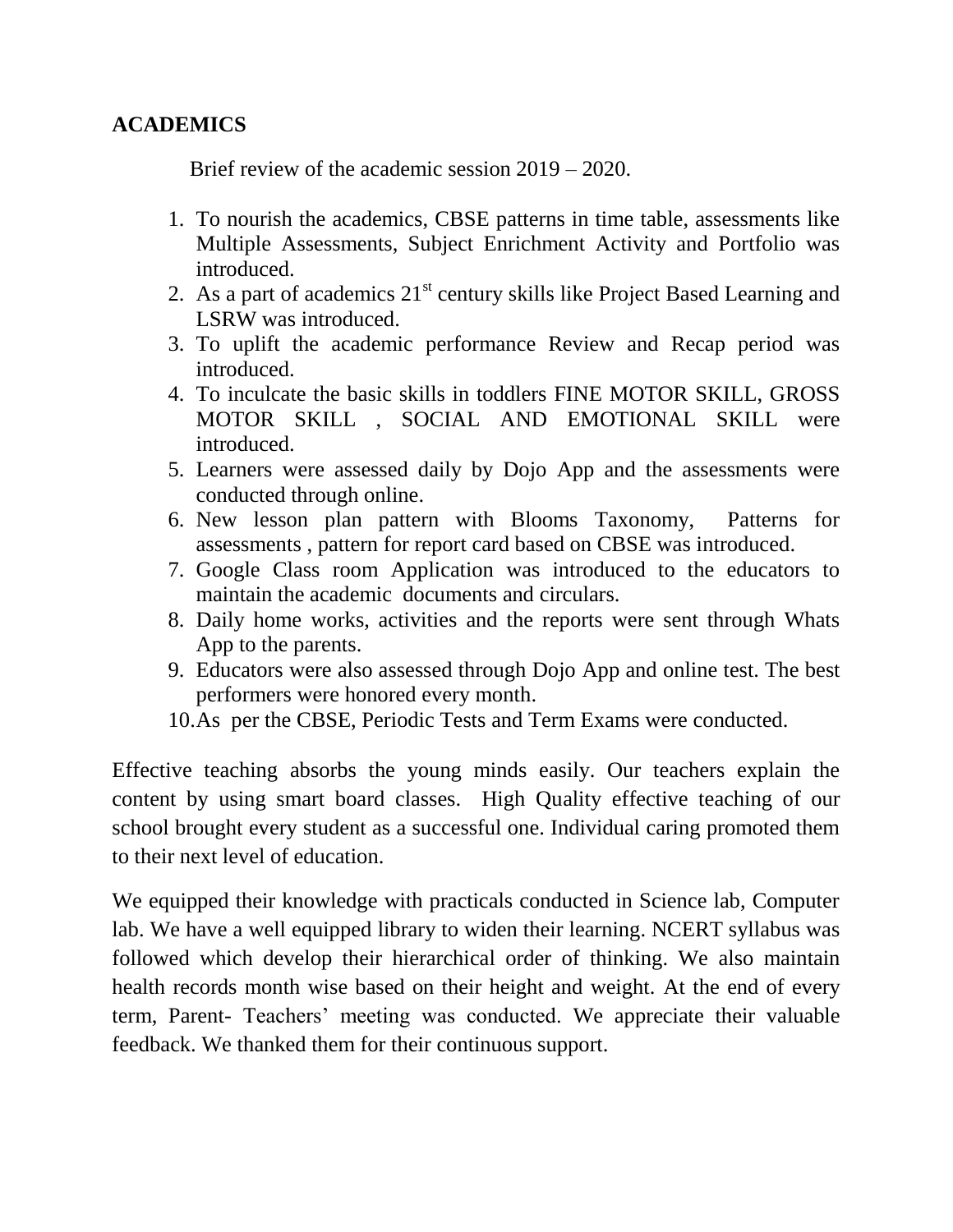#### **Co-Curricular Activities**

At SIGMA, we believe in working with students to create future global citizens who are not only well educated, but also well – rounded.

- 1. To help reach that goal, we introduced good habits like early wakeups, prayers, blessings from parents, organized timings for studies and physical workouts for healthy life through SIGMA 48 program.
- 2. Work education forms an indispensible parts of the school curriculum. Based on CBSE we introduced work education to the children to align the skills towards the goal.
- 3. Art and craft activities help instill a sense of achievement and pride in children, boosting their self-confidence. To inculcate the creative thinking in children Visual and performing arts (VPA) period was introduced.
- 4. Life skill education helps in creating a strong positive powered force of citizens who in the coming future will contribute to the society. For this Life skill period was included in the co-curricular and it facilitates character building and preserves the value of society.
- 5. School can play an important role in inculcating gender sensitivity in etiquettes and manners of students. A detailed action plan with definite road map is prepared to achieve gender equality in SIGMA.
- 6. Silambam, Chess , Abacus, Yoga are conducted as extra curricular activities in SIGMA.
- 7. As a part of academics field trips were arranged to bring the knowledge of Railways , Postal departments and banking sectors. Learners interacted with the employees of the sectors and learned the importance and the benefits of each departments.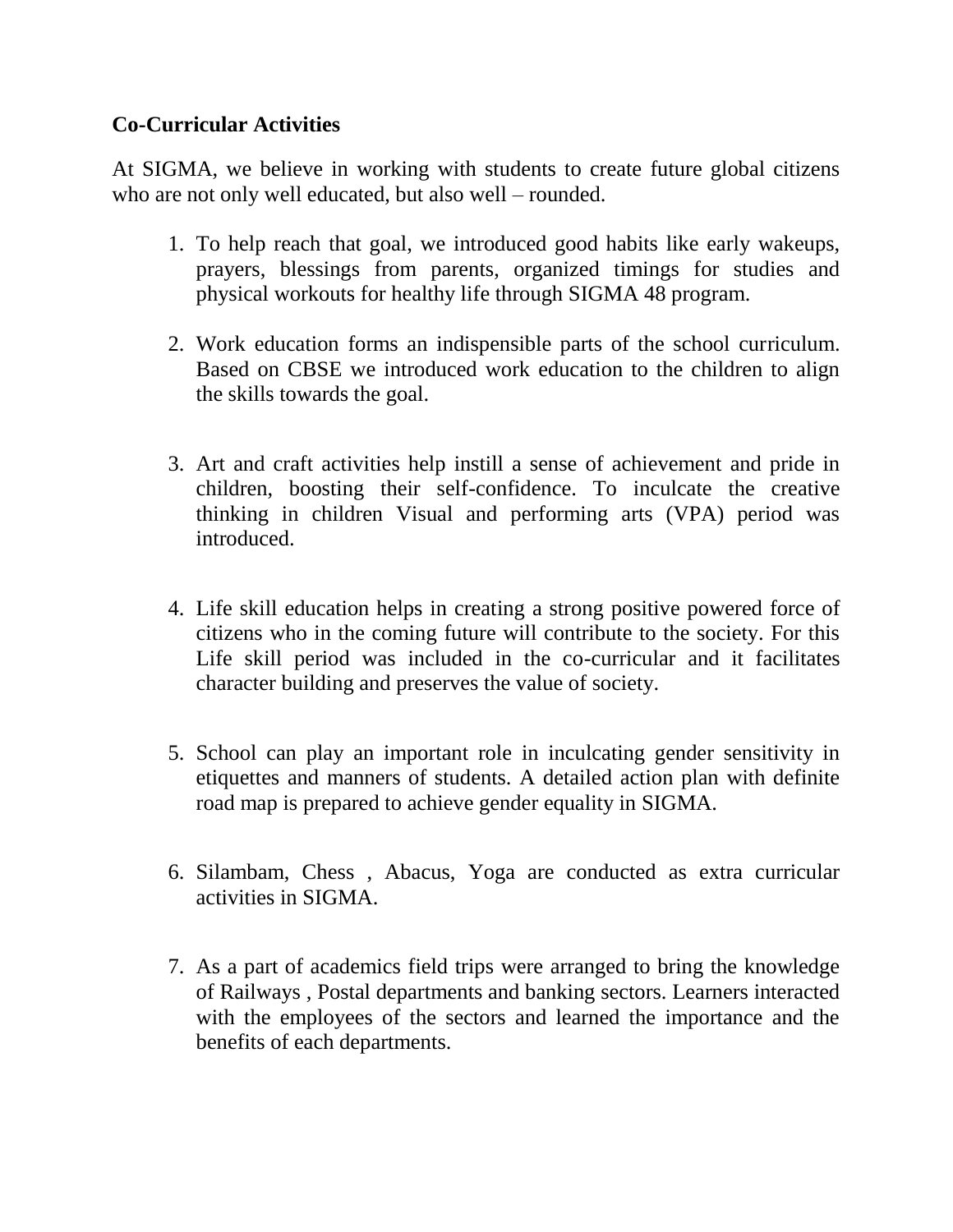We shaped their talents through extracurricular activities such as Art/ Craft class on Tuesday , Abacus on Wednesday, Silambam on Thursday and Yoga on Friday .

Music and Classic dance classes are also provided to the students to exhibit their talents. We arranged cursive writing special classes conducted by Dr. Kalam Institute of hand writing.

We motivated and extended their knowledge by giving projects in all the subjects. **Project Expo- 2020**was conducted and it was evaluated by Vice -Principal of Indra Ganesan college of Education in the month of January. Students submitted their innovative projects with explanations on that day.

Teachers worked collectively with the fervent to felicitate the student learning and promote values that enable students to live successfully in the changing society. Along with the academics, we also connect them to the real world through field trip. It enriched their minds by visiting the different places.

i)Printing press of Vikatan ii) Saibaba temple iii) Head post office iv) Farm house

We are proud to announce our students Siranjeevi Sanjay of Grade VI and Srihari of Grade VIII excelled in Chess Competition at state Level.

Celebration of days motivate the young minds to create something.

Save a life, Give blood - It is the theme of Blood donor day in our school. It was celebrated on July with the special chief guest Dr. Edmond William ,Chairman, disaster management Committee, Joint Secretary Indian Red cross society, Trichy. He delivered speech about the importance of blood donation.

Green means prosperity and colour of farmers. Green day was celebrated on July with the august presence of our Director Dr. Bala Krishnan . KG kids celebrate the day by telling rhymes and ate sweets made of green gram.

Fruits are the energy giver to our life. Fruits  $day - a$  special day of Sigma celebrated with the glorious presence of our Director in July. Importance of eating fruits was explained by the students with the Fruit Salad.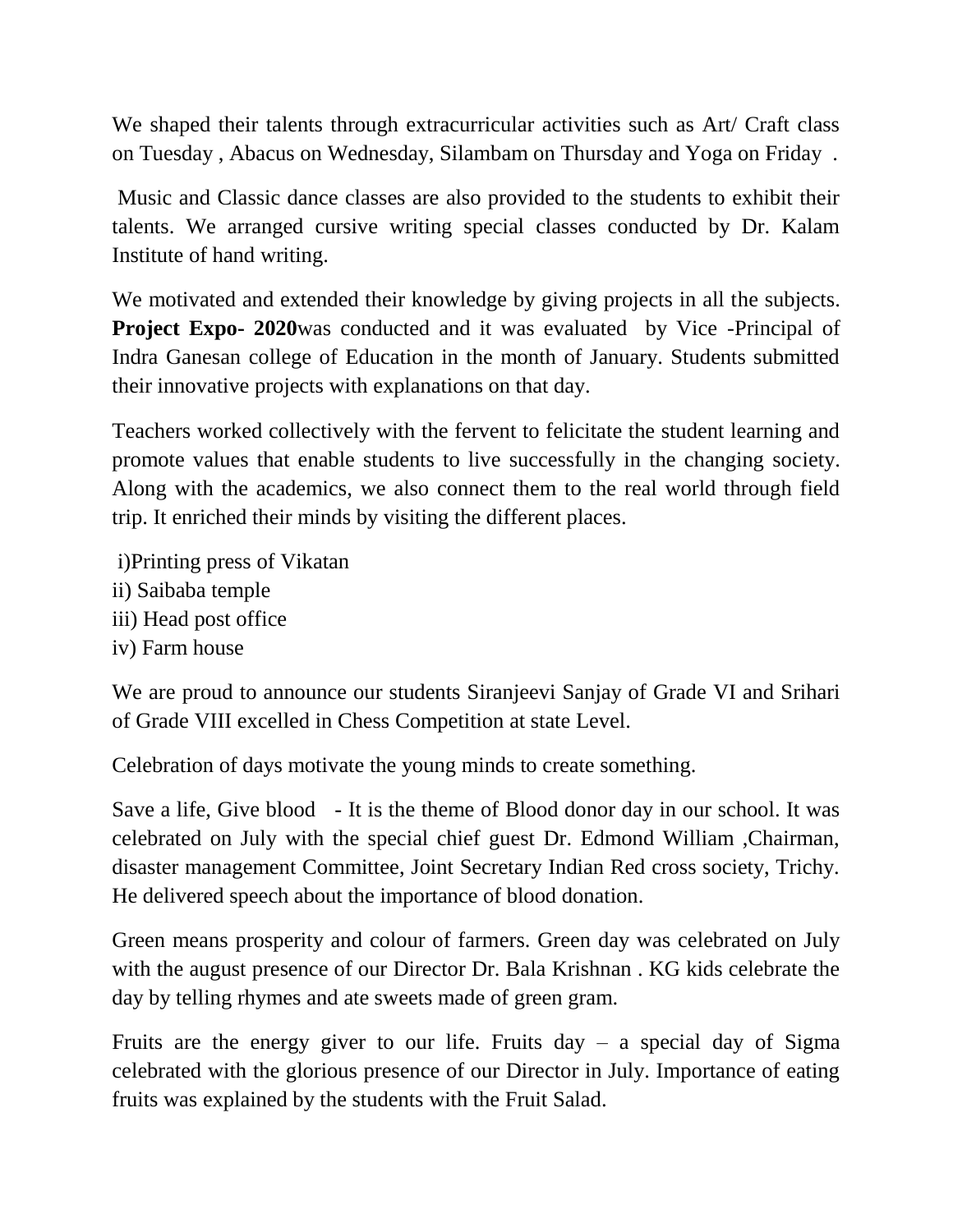The spiritual value of Swami Vivekananda was celebrated and narrated by the students on July. The students wore fancy dress like swami Vivekananda.

Karma veerar Kamarajar Birthday and Nelson Mandela day were also celebrated in the month of July.

Library day was celebrated with the skit of students in the month of August. They explained the importance of books than using Internet.

Mother Teresa day was celebrated in the month of August. Students performed the skit showing her kindness towards the poor and help needed people. The students wore costume like Teresa on that day.

As per Government norms, Department of Primary Health Centre of Tamilnadu has given the circular to give DPT and TT vaccine to the I Std and V Std Students in the month of August. According to that, Vaccination was given to the students.

Magic show was presented to the students in the month of August. They enjoyed and learned the tricks used in that show.

Nagasaki day was celebrated to show the effects of bomb blast in Hiroshima and Nagasaki. The aim of this day was to create the peace in this world.

Krishna Jeyanthi was celebrated with sweets in the month of September. Children wore the costume of Lord Krishna and Radha.

Gandhi Jeyanthi, World Post day, Abdul Kalam Birthday and UNO days were celebrated in the month of October.

73<sup>rd</sup>independence day was celebrated on 15.08.19.

Saraswati pooja was celebrated in the presence of Director. Students kept their books in front of God and prayed to give more Knowledge and health.

The 2<sup>nd</sup> Grand Annual Sports Day was held on October, 2018 in the school premises with the renowned Guest Mr. Earnest Ravi. Students exhibited their talents like Drill and Ninja. Welcoming ceremony with March Past attracted the audience. Silambam and Pyramid formation were the peakful performances filled in the hearts of Guest and management . The three houses of our school are Agni,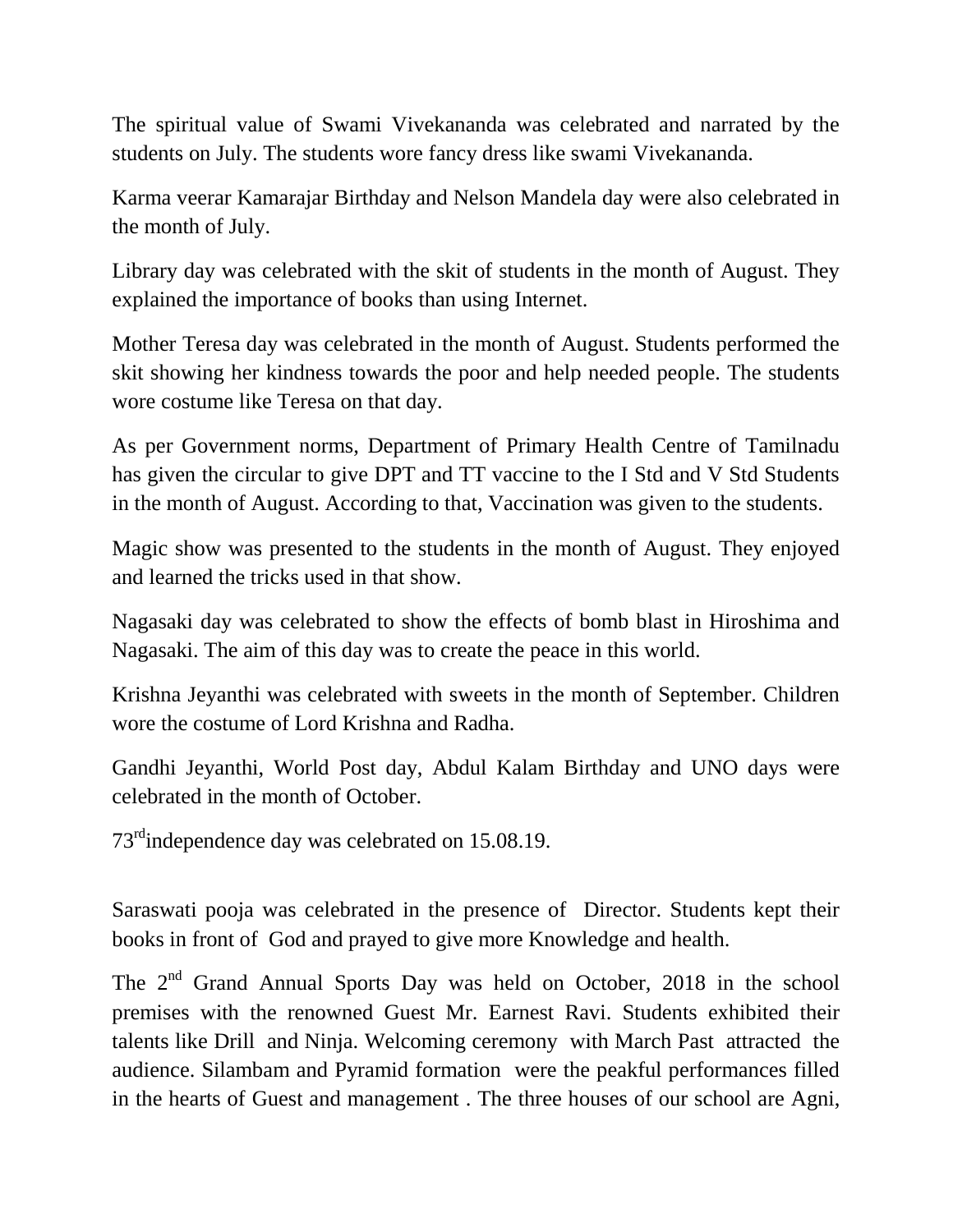Thrishul and Prithvi. At last, Overall trophy went to the house Thrishul. Prizes were distributed to the students based on their performances in running, Kho-Kho, Long Jump and Shot-put.

Dynamic 48

Definition of dynamic (of a process or system) characterized by constant change, activity, or progress.

We practiced dynamic 48 for our students to constant change in their behaviour ,attitude and enhance studying habit which is regularly monitored by parents and teachers through whatsapp group. We are getting a regular updated progress in academic and their attitude and behavior it self.

Children's day was celebrated on 14.11.19 in PasumaiPoonga, E- Pudhur.

Children showcased their talents in dance.

Sharing and Caring – Kootanchoru was celebrated on 17.11.19. Parents brought all the utensils and groceries and they prepared verities of dishes with their children as well as they guide the children to play the traditional games like KALLANGA , PAMBARAM, TIRE VANDI etc.

International men's day was celebrated on 19.11.19. Learners made a "MENS CROWN – The Mustache" and they presented to all the gen staff members in IG campus to honour them.

Now it is extended to dynamic 48- version 2.0 and our school has self-appraisal as 24x7 school.

Children"s day – The most awaiting day of children. Fancy dress competition was conducted on that day. Students came on different costumes. They are very gorgeous and charming on that day.

Patha Pooja – a special celebration given to honour the parents by their children in the month of November. The value of parents was explained and the children honoured their parents by putting flowers on the legs of their parents and received their blessings on that day.

Netaji birthday was celebrated as Youth day in the month of January. He was the first person, created the Indian Army.

Tamilar festival "Pongal" was celebrated with various programmes. Kummi and folk dance were impressed and added more sweetness to Pongal. Surya bhagavan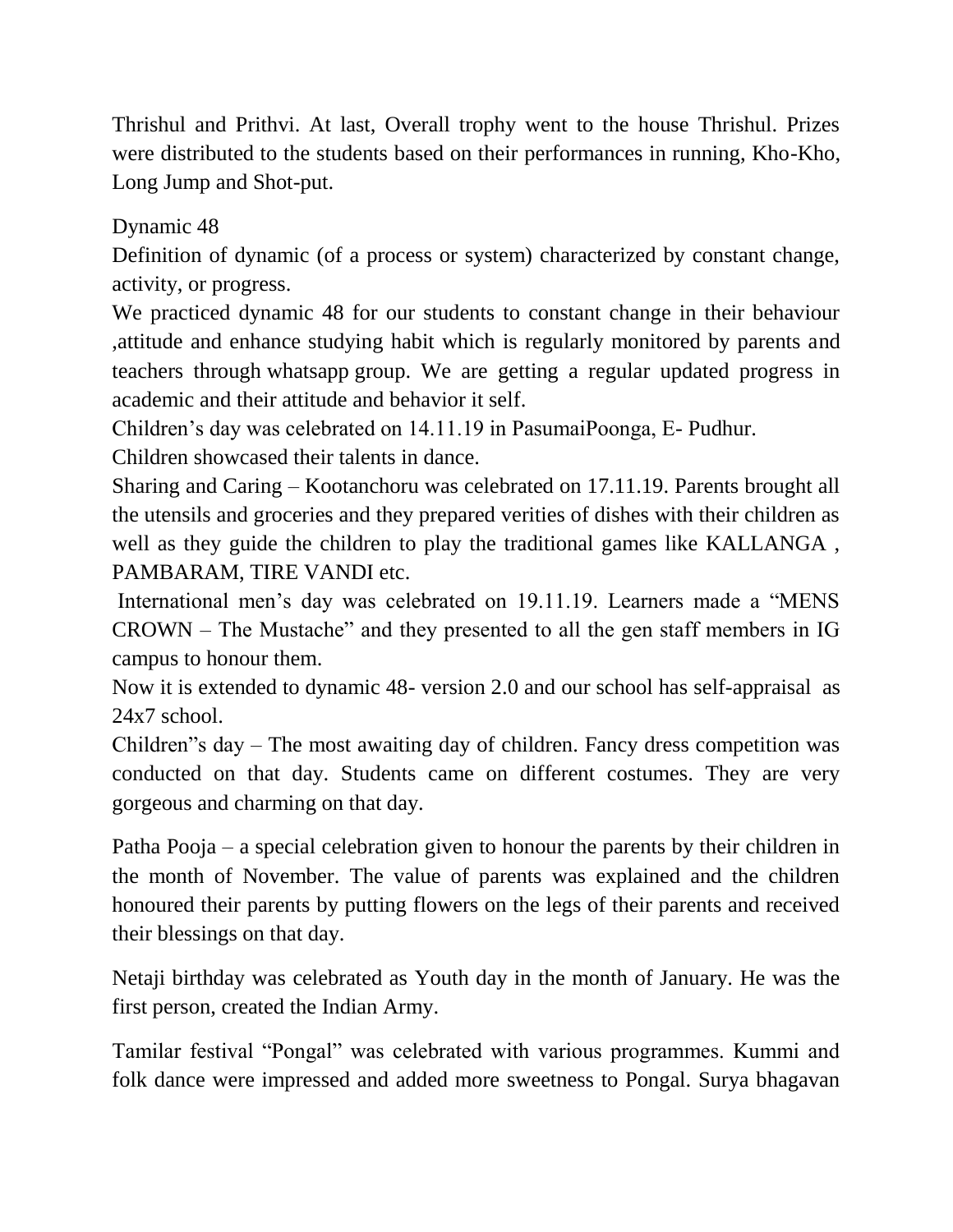was worshipped on that day in the college premises. Common pongal was prepared and served to teachers as well as students. Students knew the value of unity on that day and enjoyed lot.

They were holding a big poster about the theme of World Cancer Day - 2019 " I AM AND I WILL ". Special information about Thyroid cancer was explained by our students. Students were holding the following posters in their hands. I) Types of cancer ii) causes of cancer iii) Diagnosis and prevention. Students were wearing different colours of ribbons to denote the prevention of different types of cancer. For Example, White ribbon denotes Lung cancer and Periwinkle blue denotes Stomach cancer.

Thillaiyadi Valliammai Birthday was celebrated in the month of February. Her history was shown to the students through the skit - From the procession to her death in the age of 16.

The last celebration of this academic year was Science Day. It was celebrated in the multipurpose hall with lot of interesting ideas. Students explained their innovative projects. Acids and bases analysis practical tests were performed by students. Symbols and atomic number of various elements, chemical names of house hold substances are narrated . Sir C.V Raman effect was explained detailly by students

We are proud to announce our students Siranjeevi Sanjay of Grade VI and Srihari of Grade VIII excelled in Chess Competition at state Level.

- 1. 73rdindependence day was celebrated on 15.08.19.
- 2. Rainy day was celebrated to bring the awareness of rain water harvesting on 08.11.19.
- 3. Children's day was celebrated on 14.11.19 in PasumaiPoonga, E- Pudhur. Children showcased their talents in dance.
- 4. Sharing and Caring Kootanchoru was celebrated on 17.11.19. Parents brought all the utensils and groceries and they prepared verities of dishes with their children as well as they guide the children to play the traditional games like KALLANGA , PAMBARAM, TIRE VANDI etc.
- 5. International men's day was celebrated on 19.11.19. Learners made a "MENS CROWN – The Mustache" and they presented to all the gen staff members in IG campus to honour them.